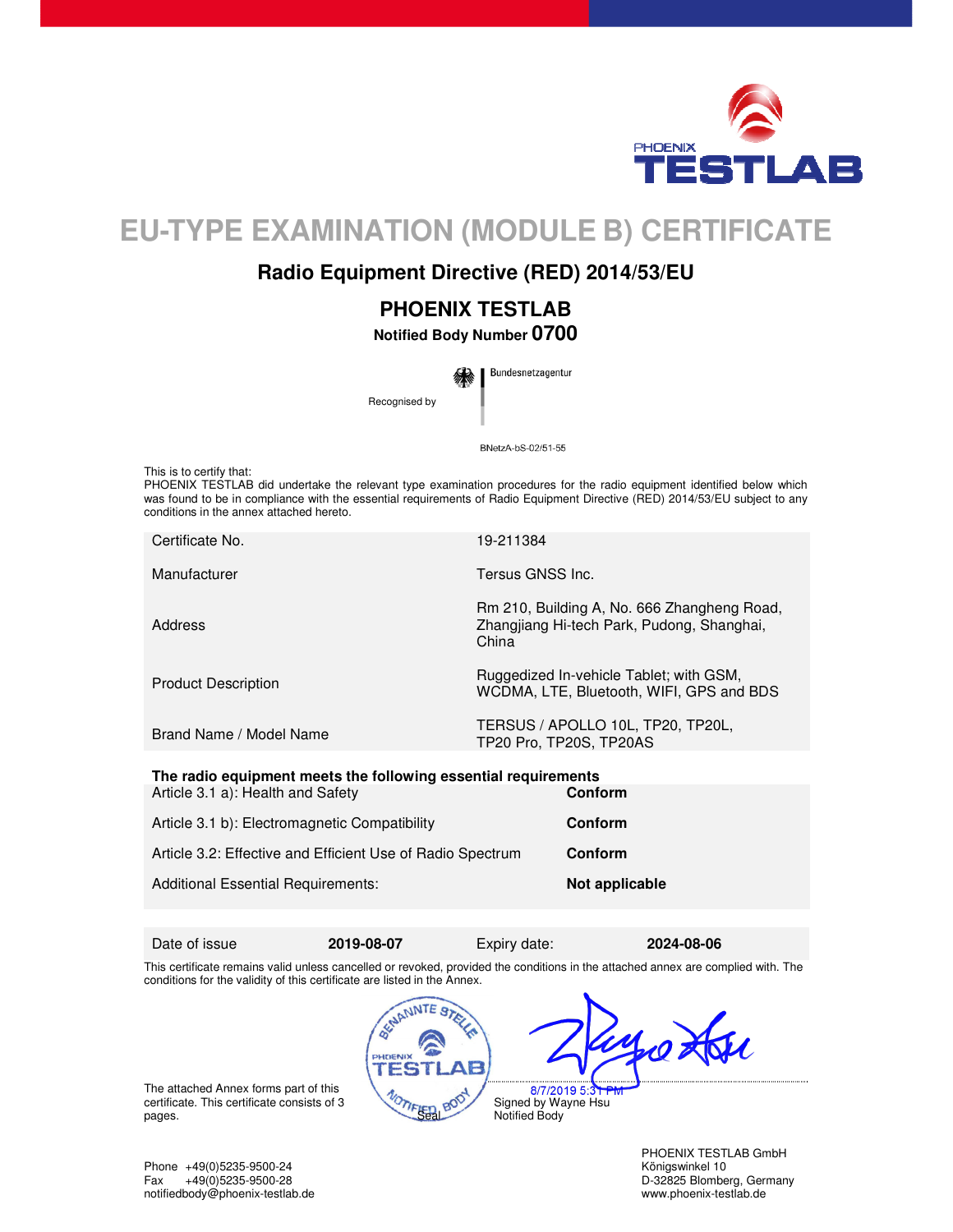#### **Annex**

| <b>Technical description</b> |
|------------------------------|
|                              |

| <b>Frequency Range</b>   | GSM 850/900/1800/1900 MHz<br>UTRA FDD Band I/II/IV/V/VIII<br>E-UTRA FDD Band 1/3/5/7/8/20<br>E-UTRA TDD Band 38/40/41<br>Bluetooth: 2402 - 2480 MHz<br>WiFi: 2412 - 2472 MHz<br>GPS: 1575.42 /1227.6 MHz(Rx)<br>BDS: 1561.098/ 1207.52 MHz(Rx) |
|--------------------------|------------------------------------------------------------------------------------------------------------------------------------------------------------------------------------------------------------------------------------------------|
| <b>Transmit Power</b>    | Max. 2W/Max. 1W<br>UTRA FDD: 24 dBm<br>E-UTRA FDD/TDD: 23 dBm<br>Bluetooth: 5.03 dBm EIRP<br>WiFi: 16.31 dBm FIRP                                                                                                                              |
| Hardware Version         | V1.3                                                                                                                                                                                                                                           |
| Software Version         | APPOLO-D01L01C00G01ENB190213                                                                                                                                                                                                                   |
| <b>System Components</b> |                                                                                                                                                                                                                                                |

### **Optional Components**

| PORT 1 (Power Input) Cable                                | 0.5 meter, unshielded cable, without ferrite core |
|-----------------------------------------------------------|---------------------------------------------------|
| PORT 2 Cable                                              | 0.5 meter, unshielded cable, without ferrite core |
| PORT 3 Cable                                              | 0.5 meter, unshielded cable, without ferrite core |
| PORT 4 Cable                                              | 0.5 meter, unshielded cable, without ferrite core |
| External Omni-Directional<br>Antenna for<br>GSM/WCDMA/LTE | 1.5 meter, unshielded cable, without ferrite core |
| External Active Antenna for                               | 1.5 meter, unshielded cable, without ferrite core |

## GPS(RX)/BDS(RX)

| <b>Approval documentation</b> |  |
|-------------------------------|--|

| External / Internal Photos                                    | Provided, 22 pages                                |
|---------------------------------------------------------------|---------------------------------------------------|
| User Manual                                                   | Ruggedized In-vehicle Tablet User Guide, 10 pages |
| Block Diagram                                                 | Provided, 1 page                                  |
| Circuit Diagram                                               | Provided, 51 pages                                |
| Operational Description                                       | Operation of Description, 2 pages                 |
| PCB Layout                                                    | Provided, 70 pages                                |
| Parts Placement                                               | Provided, 21 pages                                |
| Parts List                                                    | EC25-A BOM, 15 pages                              |
| <b>EU Declaration of Conformity</b>                           | 3 pages, August 1, 2019                           |
| Explanation of compliance<br>Article 10(2) and Article 10(10) | Description in the User Manual                    |

Further Documents Risk Assessment, 6 pages, August 1, 2019 Authorization Letter, 1 page, August 1, 2019



PHOENIX TESTLAB GmbH D-32825 Blomberg, Germany<br>www.phoenix-testlab.de